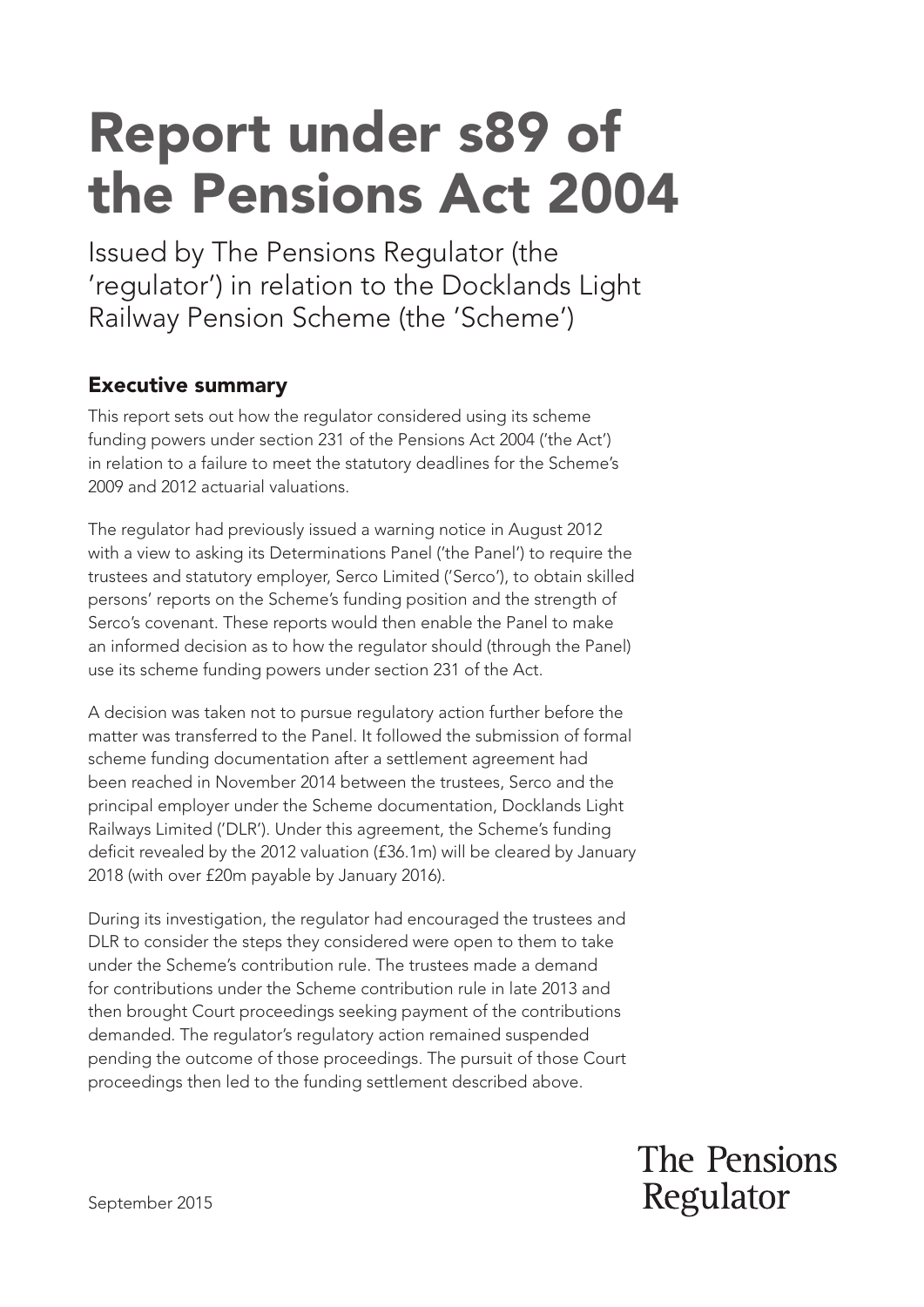#### **Background**

The Scheme is a defined benefit occupational pension scheme. DLR is the Scheme's principal employer under the terms of the Scheme's governing documentation. During the period relevant to the regulator's investigation, the Docklands Light Railway franchise was operated by Serco, who was the only statutory employer of the Scheme for the purposes of Part 3 of the Act.

The trustees of the Scheme sought to prepare an actuarial valuation with an effective date of 1 April 2009 (the '2009 valuation'). They were unable to reach agreement with Serco in respect of the funding requirements of Part 3 of the Act prior to the statutory deadline of 30 June 2010. Whilst the parties provisionally agreed most of the 2009 valuation assumptions and agreed that the Scheme was in deficit, they were unable to reach agreement in respect of a recovery plan ('RP') to clear the deficit and a schedule of contributions ('SOC'). DLR was not an active party to the negotiations between the trustees and Serco concerning the 2009 valuation as it was not a statutory employer for the purposes of Part 3.

## Regulatory action

Initially, the regulator facilitated further discussions between the trustees and Serco to explore whether an appropriate outcome could be agreed. As these discussions were not successful, the regulator reached the view that it was appropriate to pursue exercising its powers under section 231 of the Act (to, amongst other things, give directions for the calculation of the technical provisions and detail the steps needed to be taken to clear the resultant deficit and impose a SOC).

On 31 August 2012, the regulator issued a warning notice with a view to exercise its funding powers under section 231 of the Act. As well as the trustees and Serco, DLR received a copy in its capacity as a directly affected party. Decisions as to whether to exercise these powers are reserved to the Panel, which is a separate committee of the regulator. The warning notice requested the Panel to direct the trustees to obtain (at the trustees' and Serco's cost) two skilled persons' reports under section 71 of the Act on matters which were relevant to the potential exercise of the regulator's functions. One skilled person's report was sought on the Scheme's funding position; another was sought on the strength of Serco's covenant.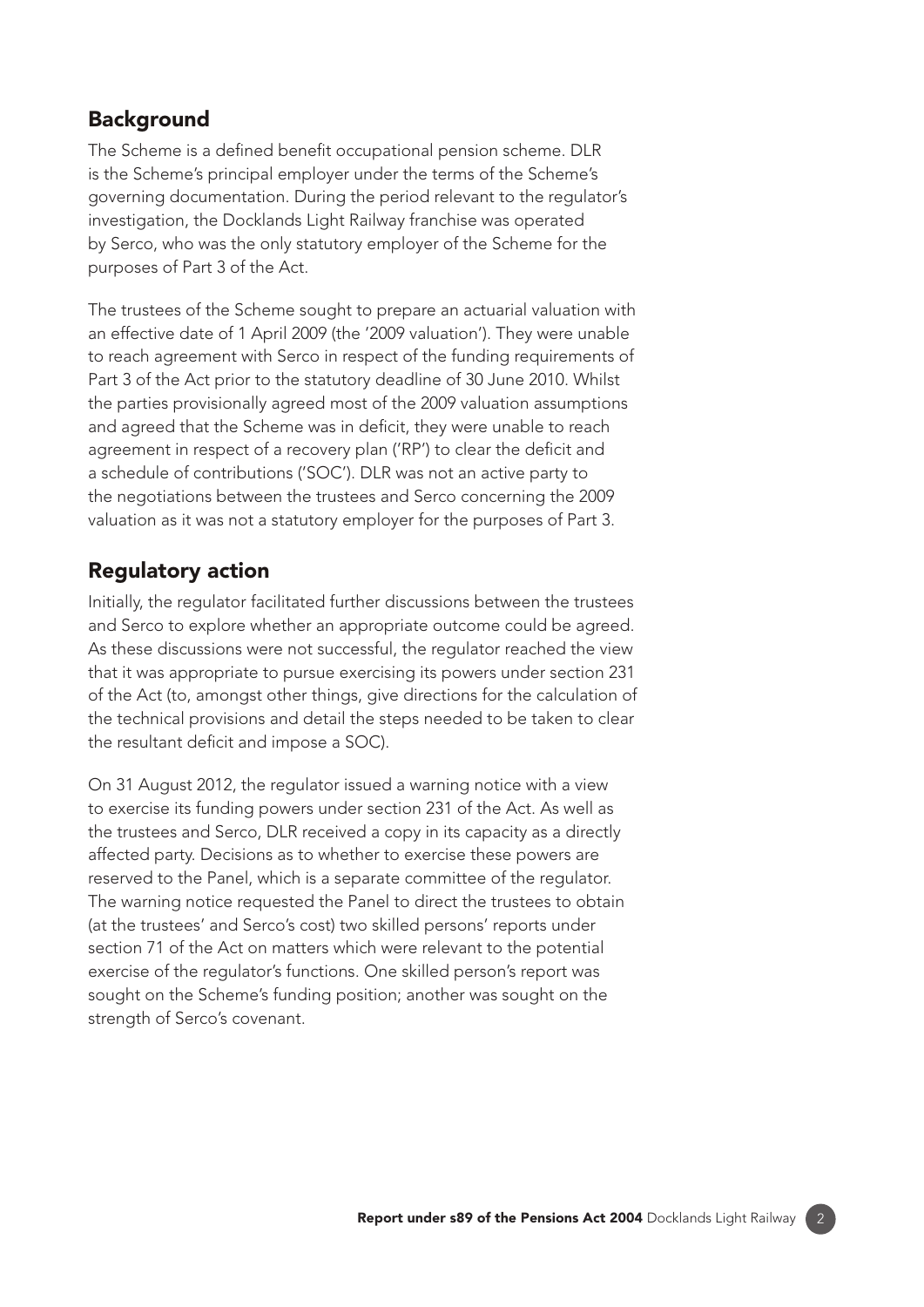The decision to issue a warning notice reflected the regulator's view that it is important for schemes to have appropriate funding plans in place which reflect an understanding of the schemes' funding objectives and the risks. The regulator, therefore, has a low tolerance for late actuarial valuations. In this instance the decision to issue the warning notice was taken reluctantly in view of what the regulator believed to be the trustees' powers to seek appropriate contributions under the Scheme contribution rule, without the need for regulatory intervention. There was not a common interpretation between the parties and the regulator of the scope of the trustees' power under the Scheme rules. In the warning notice, the regulator again raised the point about the ability to impose contributions outside the scheme funding framework under Part 3 under the rules of the Scheme.

Subsequently the regulator suspended its regulatory proceedings as the parties considered that there was potential for a consensual solution on the 2009 valuation. At this stage the warning notice had not been referred to the Panel. However, the further negotiations were unsuccessful.

The trustees subsequently made a demand under the Scheme contribution rule and issued court proceedings against Serco seeking to recover those contributions. Serco defended those proceedings and raised issues going into, amongst other things, the proper interpretation of the Scheme contribution rule. Pending the outcome of the court proceedings, the regulator continued to suspend its regulatory proceedings.

Due to the length of time taken to address the 2009 valuation, the 15 month statutory deadline for the actuarial valuation with an effective date of 1 April 2012 (the '2012 valuation') also passed. The regulator was also concerned about non-compliance with this deadline.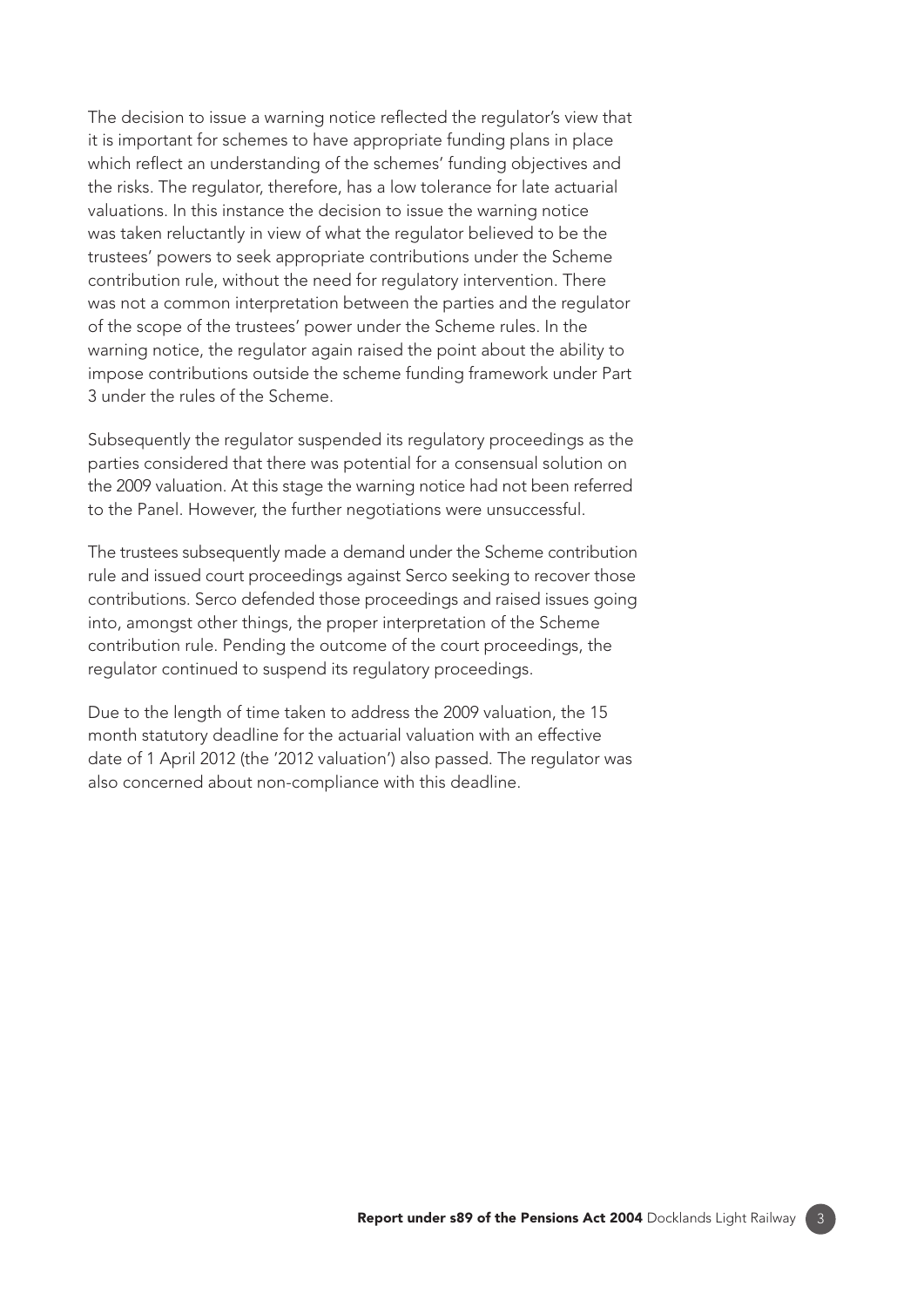## Key elements of outcome

In November 2014 the trustees, Serco and DLR agreed a settlement in respect of the trustees' court proceedings. As part of the settlement, it was agreed that the Scheme will receive deficit repair contributions of £37m by 2 January 2018 (the Serco payments being underwritten by a parental guarantee from Serco Group PLC) broken down as follows:

From Serco:

- ► £8.25m payable on or before 2 January 2015
- ► £8.25m payable on or before 2 January 2016
- ► £8.25m payable on or before 2 January 2017
- ► £8.25m payable on or before 2 January 2018

From DLR:

£4m payable on or before 2 January 2015

To facilitate the settlement the regulator confirmed to the trustees that it was unlikely to seek to exercise its powers under section 231 of the Act in respect of either the 2009 or 2012 valuations provided that the scheme funding documentation reflected the terms of the settlement. In reaching its view that it would be unlikely to take further regulatory action, a key consideration for the regulator was the period over which the deficit revealed by the 2012 valuation (£36.1m) would be cleared (by January 2018, and with over half the amount payable by January 2016).

This settlement has been reflected in the 2009 and 2012 valuations, including RPs and SOCs, which have been submitted to the regulator. In the light of those formal submissions the regulator has decided not to take regulatory action. All payments falling due to date under the settlement terms have been made on time.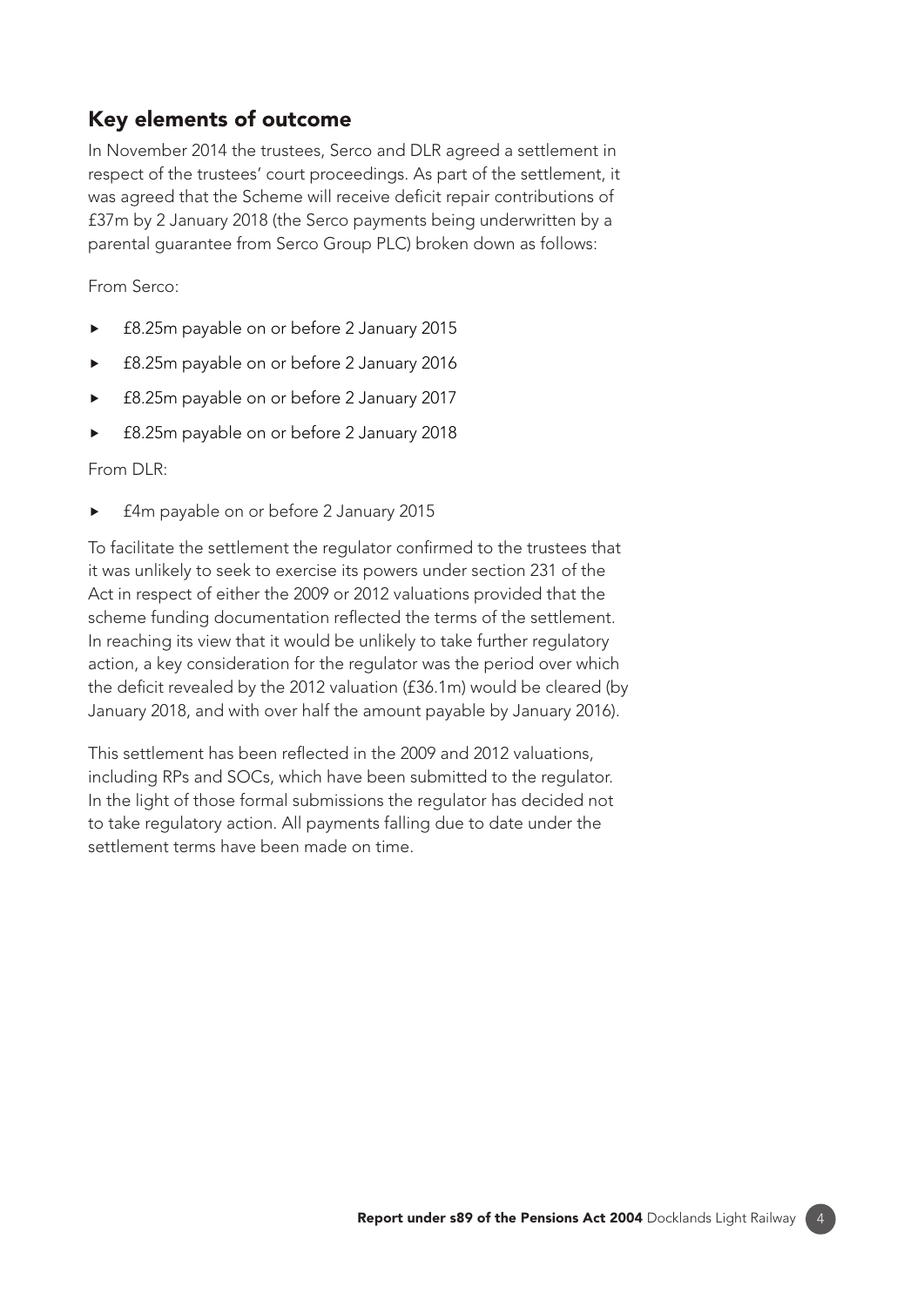#### Regulatory comments

Putting in place an actuarial valuation is a statutory requirement. Late actuarial valuations can create uncertainty and could increase risks to both the scheme and the employer. The regulator's focus will be to help the trustees of a scheme in such a situation to reach an appropriate outcome as soon as possible.

Where compliance with Part 3 of the Act is outstanding and it appears to the regulator that the parties are not taking urgent positive steps to remedy this in a timely way, the regulator will consider whether to use its powers to address this non-compliance. In such situations, it may be appropriate to seek skilled persons' reports under section 71 of the Act to assist it in the potential exercise of its powers under section 231 of the Act. The regulator is likely to seek that the cost of any such reports will be met by the trustees and/or employers.

Where the trustees and employers have options available to them which are capable of addressing the funding issues associated with a failure to comply with the requirements of Part 3 of the Act (such as the exercise of powers under a scheme's governing documentation), the regulator will generally expect these options to have been pursued before the regulator will consider exercising its powers. This underlines the importance for trustees to pay close attention to the terms of contribution powers available under the governing documentation of a given scheme.

Where the relevant parties engage in settlement discussions which have the potential to avert the need for regulatory action, the regulator is open to working constructively with the parties. In doing so, one of the regulator's concerns will be to ensure that the scheme is put in the position that it would have been in had the valuation been agreed by the trustees and employers before the statutory deadline.

In this case, the statutory employer was a franchisee. In such a case, the franchise arrangement forms part of the circumstances surrounding the scheme to be taken into account in any funding decisions. Where there is a fixed term franchisee, it can be of particular importance that scheme valuations and funding plans are put in place in good time, to assist in orderly management and/or prevention of any deficit. As part of any covenant assessment or funding planning exercise, the trustees will want to take into account the fact of any upcoming end of franchise. However, unless there is good reason to do so, the regulator does not regard it is as necessary to assume that the covenant support enjoyed by the scheme will fall away entirely at the end of that particular employer's franchise.